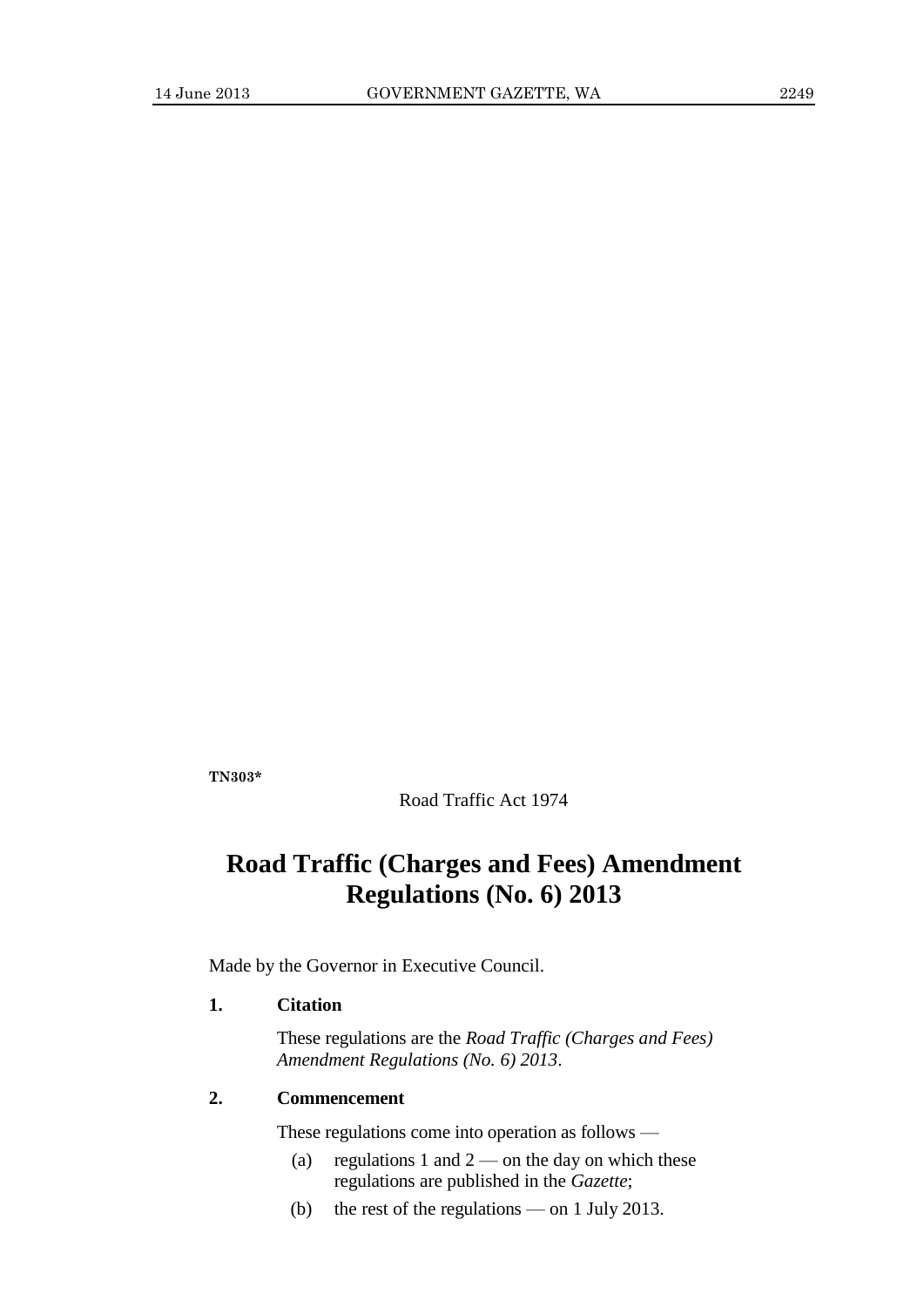#### 2250 GOVERNMENT GAZETTE, WA 14 June 2013

#### **3. Regulations amended**

These regulations amend the *Road Traffic (Charges and Fees) Regulations 2006*.

### **4. Regulation 20 amended**

In regulation 20(1) delete "\$69" (each occurrence) and insert —

\$72

# **5. Regulation 39 amended**

In regulation 39(1) delete "\$33.05" and insert:

\$34.80

# **6. Regulation 42 amended**

- (1) In regulation  $42(1)$ :
	- (a) in paragraph (a) delete "\$86.50;" and insert:

\$89.80;

(b) in paragraph (b) delete "\$173." and insert:

\$179.50.

(2) In regulation  $42(2)(a)$  delete "\$18.60;" and insert:

\$18.30;

## **7. Regulation 57 amended**

(1) In regulation 57(2) delete the Table and insert:

#### **Table**

| Service                                                                                                                                                        | Fee   |
|----------------------------------------------------------------------------------------------------------------------------------------------------------------|-------|
| For searching records manually, per<br>record                                                                                                                  | 16.40 |
| For searching records by computer<br>where a list of vehicles to be<br>searched is supplied to the Director<br>General on a data storage device,<br>per record | 3.20  |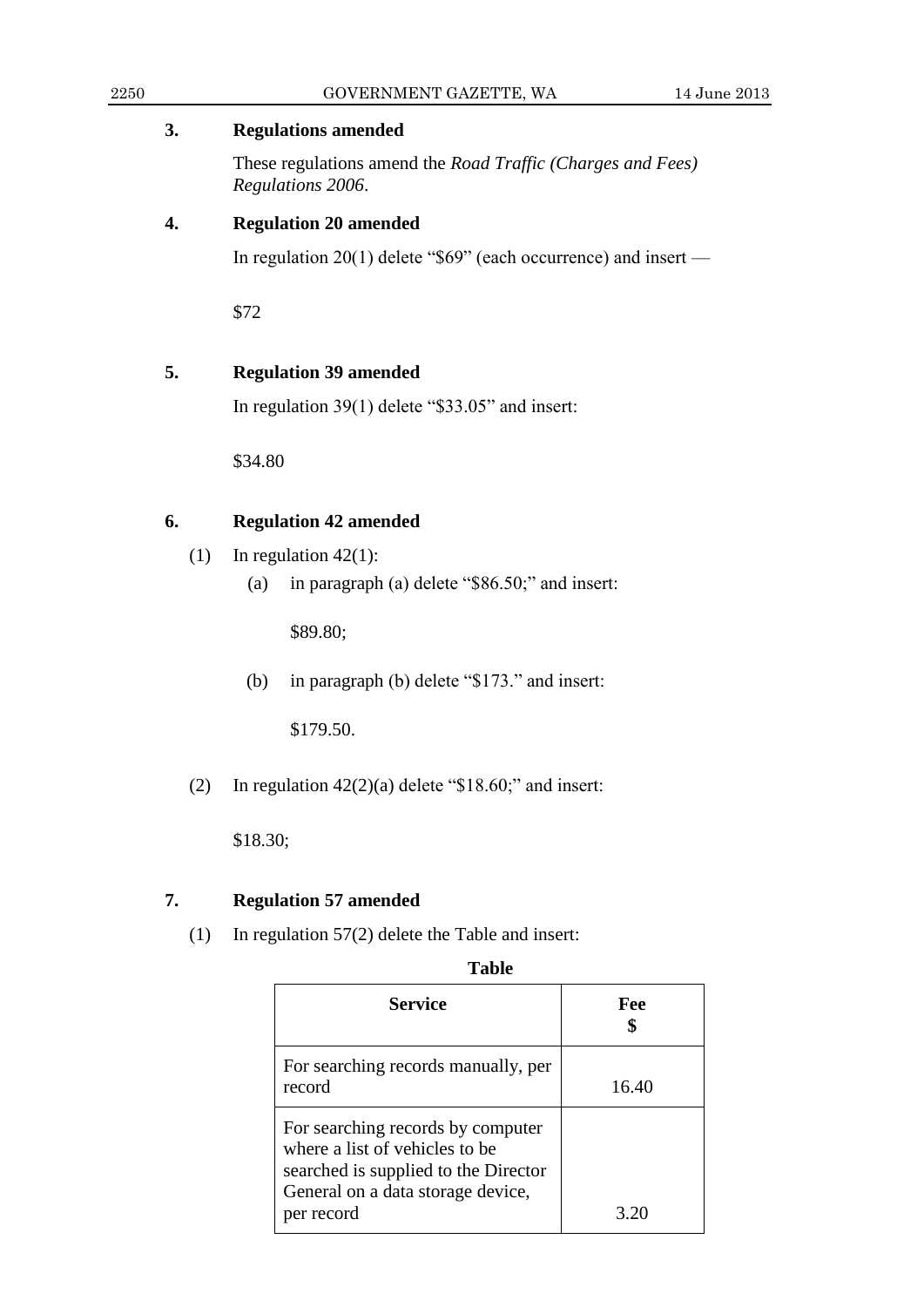| Service                                                                                                                                               | Fee   |
|-------------------------------------------------------------------------------------------------------------------------------------------------------|-------|
| For production of an extract of a<br>record, per extract                                                                                              | 17.80 |
| For detailed searching of current<br>and historical information about a<br>record, including production of<br>supporting documentation, per<br>search | 22.00 |

(2) In regulation 57(3) delete the Table and insert:

| ravic                                                                               |               |  |
|-------------------------------------------------------------------------------------|---------------|--|
| <b>Service</b>                                                                      | <b>Charge</b> |  |
| For writing and running a program<br>to extract records or information,<br>per hour | 81.20         |  |
| For preparing a report compiling<br>records or information extracted,<br>per report | 41.00         |  |

# **8. Schedule 1 amended**

In Schedule 1 amend the provisions listed in the Table as set out in the Table.

| <b>Provision</b>     | <b>Delete</b> | Insert |
|----------------------|---------------|--------|
| Sch. 1 Div. 2 it. 1  | 223.50        | 242.00 |
| Sch. 1 Div. 2 it. 1  | 111.50        | 121.00 |
| Sch. 1 Div. 2 it. 3  | 93.60         | 94.90  |
| Sch. 1 Div. 2 it. 7  | 150.35        | 154.10 |
| Sch. 1 Div. 2 it. 8  | 102.20        | 103.80 |
| Sch. 1 Div. 2 it. 8A | 11.50         | 12.10  |
| Sch. 1 Div. 2 it. 17 | 15.60         | 16.20  |
| Sch. 1 Div. 2 it. 17 | 26.00         | 27.00  |

**Table**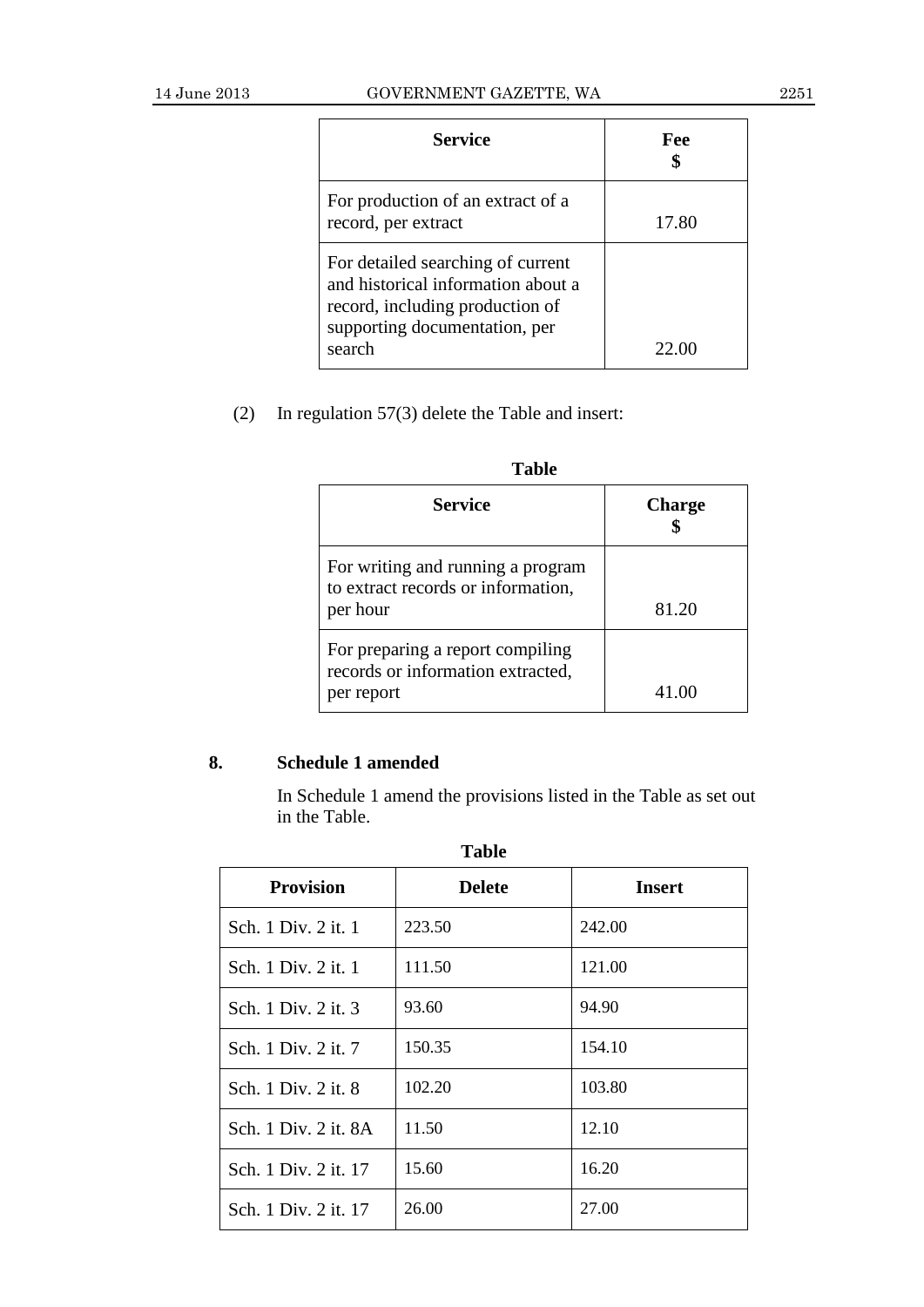| <b>Provision</b>     | <b>Delete</b>              | <b>Insert</b> |
|----------------------|----------------------------|---------------|
| Sch. 1 Div. 2 it. 19 | 9 122.30                   | 9478.10       |
| Sch. 1 Div. 2 it. 19 | 1825<br>(each occurrence)  | 1 896.20      |
| Sch. 1 Div. 2 it. 19 | 908.40                     | 943.80        |
| Sch. 1 Div. 2 it. 19 | 181.50                     | 188.60        |
| Sch. 1 Div. 2 it. 19 | 79.40                      | 82.50         |
| Sch. 1 Div. 2 it. 20 | 455.50                     | 473.30        |
| Sch. 1 Div. 2 it. 21 | 18.80<br>(each occurrence) | 19.50         |
| Sch. 1 Div. 2 it. 22 | 206.80                     | 214.90        |
| Sch. 1 Div. 2 it. 22 | 102.30                     | 106.30        |
| Sch. 1 Div. 2 it. 23 | 15.60<br>(each occurrence) | 16.20         |
| Sch. 1 Div. 2 it. 27 | 37.40                      | 39.55         |
| Sch. 1 Div. 2 it. 28 | 8.90                       | 9.80          |

# **9. Schedule 2 amended**

In Schedule 2 amend the provisions listed in the Table as set out in the Table.

| <b>Table</b>     |               |               |
|------------------|---------------|---------------|
| <b>Provision</b> | <b>Delete</b> | <b>Insert</b> |
| Sch. 2 it. 1A    | 17.90         | 18.50         |
| Sch. 2 it. 1B    | 17.90         | 12.30         |
| Sch. 2 it. 1     | 70.00         | 70.80         |
| Sch. 2 it. 1     | 158.30        | 160.20        |
| Sch. 2 it. 1     | 37.00         | 37.60         |
| Sch. 2 it. 2     | 73.70         | 67.80         |
| Sch. 2 it. 2     | 165.00        | 154.00        |
| Sch. 2 it. 4     | 37.60         | 39.50         |
| Sch. 2 it. 4     | 119.00        | 125.00        |

**Table**